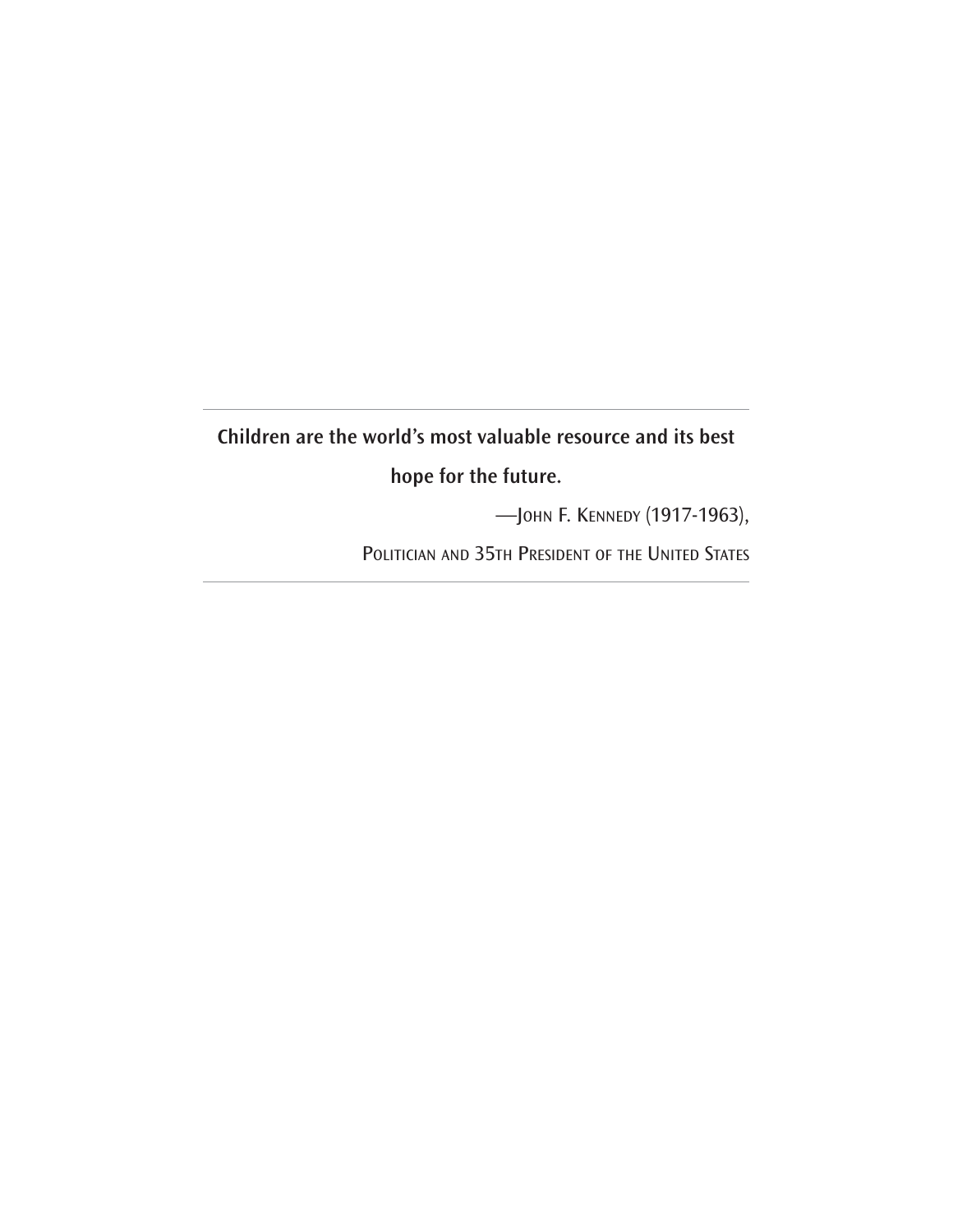# **Six Lessons Learned in Managing the Risk of Minors on Campus**

Candace Collins JD, Richard Dangel Ph.D., and Aaron Lundberg LMSW, Praesidium, Inc.

*Abstract: As estimates of the number of minors served on college and university campuses increase, schools are taking a proactive approach to protect underage visitors to their campuses. This article reviews obstacles faced by institutions s institutions*

*when developing policies and procedures to deal with minors on campus and ways that*  when developing policies and procedures to<br>deal with minors on campus and ways that<br>risk managers can overcome these obstacles.

#### **Introduction**

Some statistics indicate that one-in-infour girls and one-in-six boys are sexually abused before the age of eighteen.<sup>1</sup> Ten<br>percent of students may be exposed to percent of students may be exposed to sexual misconduct before completing high school, $^2$  and there has been a significant increase in peer-to-peer sexual abuse<br>in recent years.<sup>3</sup> And while most parents in recent years.3 And while most parents warn their children about "stranger danger," the majority of the time the offender<br>isn't a stranger at all, but rather someone<br>known by the child or family.<sup>4</sup><br>Over the past decade or so, most ma-<br>jor youth-serving organizations, includisn't a stranger at all, but rather someone known by the child or family.4

Over the past decade or so, most major youth-serving organizations, including the YMCA, Boys and Girls Clubs, and Big Brothers Big Sisters, have made and Big Brothers Big Sisters, have made<br>significant progress in keeping minors in their programs safe from sexual abuse by<br>employees, volunteers, and other proemployees, volunteers, and other pro-

gram participants. Churches, schools, camps, childcare programs, and social-service agencies have made similar strides. But in the aftermath of the 2011 Jerry Sandusky child sexual abuse scandal that rocked the higher-education community, colleges and universities across the nation began realizing that they were not fully aware of just how big and dangerous a risk they were embracing in offering programs for minors. In the wake of this realization, universities across the nation have been hard at work to evaluate, develop, and implement system-wide changes. And through this work, many universities discovered that seemingly simple questions such as "How many minors

**Those universities that were able to get an estimate of the number of minors served on their campus were surprised--even shocked--to realize that they actually served far more minors than university students.**

do we serve on campus? In which programs are we serving minors? What safeguards do we have in place to protect minors?" are not so easily answered.

Many universities began by attempting to quantify b

their exposure but quickly realized they their lacked a process to identify and track lacke all youth-serving programs, and were unable to determine the actual number unab of minors served. Those universities mi that were able to get an estimate were w surprised—even shocked—to realize surpr that they actually served far more mi-t nors than university students. Between nors summer camps, recreation events, childcare, laboratory research, mentor-child ing programs, 4-H, campus tours, and p community outreach, the numbers kept comm growing. grow

Many universities also realized they M had several similar programs operating in very dissimilar ways. For example: ver two camps, one an athletic camp and the other a recreation-center camp, both served similar groups of minors yet used serve completely different policies, procedures, comp employee- and volunteer-screening empl methods, and youth-supervision stan-meth

dards. Likewise, universities found that dards community outreach programs varied within and across p departments, and many programs that served minors were unaware that they were required to comply with state licensing standards related to staffing ratios and employee- and volunteer-screening, selection, and training requirements.

Today, university awareness of this risk has increased tremendously and most have begun systematically addressing the exposure. These authors have worked with numerous universities—large and small, state and private—to help them assess and manage this exposure, and together we've learned six important lessons.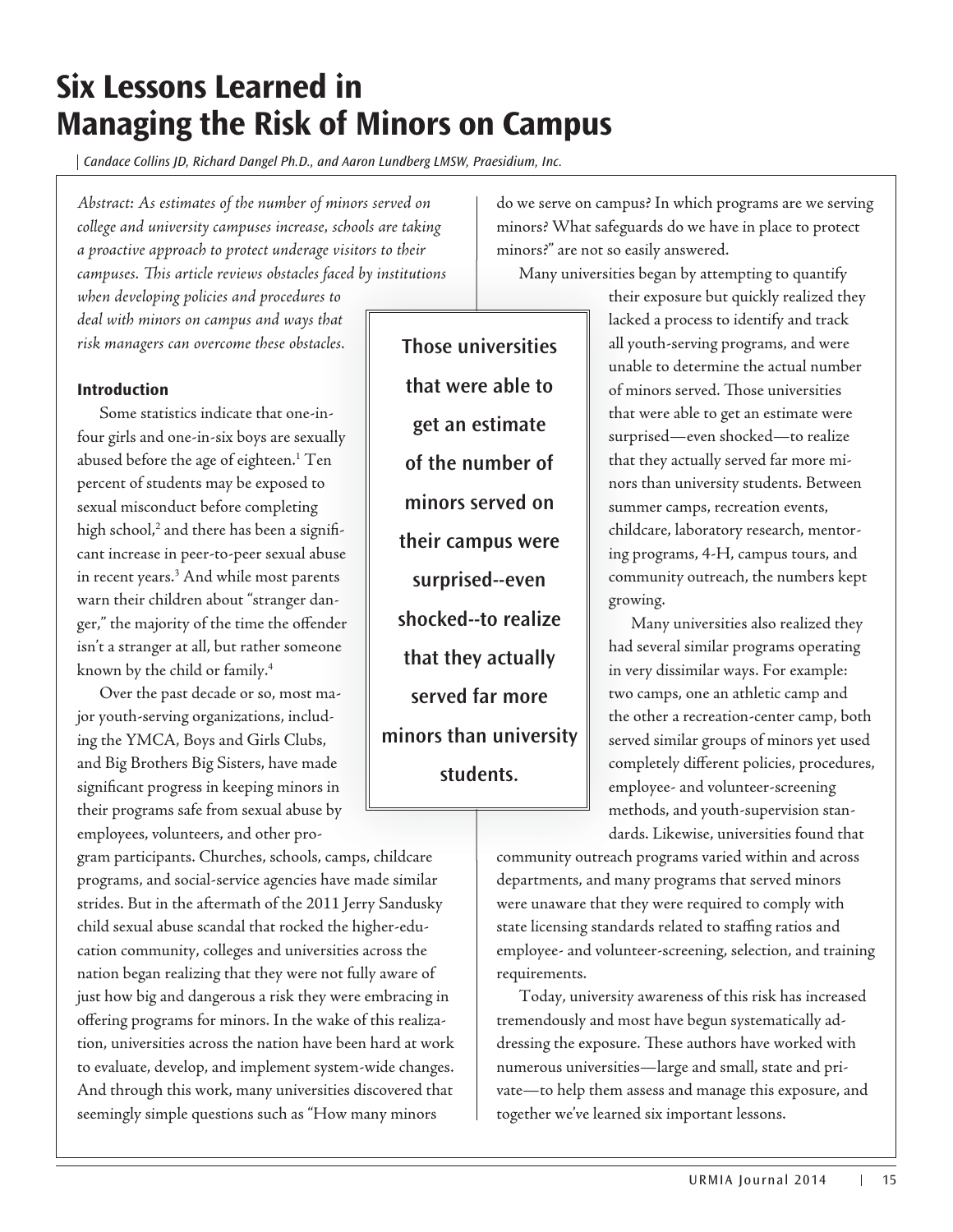## **Lesson 1: Universities embrace a myriad of risks, each competing for attention and resources.**

Universities face a myriad of challenges today. The explosion of MOOCs, competition for funding, skyrocketing student loans, national rankings, student dating violence, and increased federal regulation and oversight are only a few. The risks associated with serving minors on campus must compete for attention and resources.

Nevertheless, the need to manage this risk is a pressing issue. Instead of a short-term response, universities should think about an over-arching cultural shift. This means that a successful rollout and implementation of a minors-on-campus initiative requires a long-term investment from diverse leadership. Not everyone will be equally interested or committed, which is why universities should build a team of influential stakeholders early on and appoint an individual torchbearer to maintain momentum.

One example of a struggle we hear about often involves athletic departments and some level of push back on screening and training. These departments are often large, serve lots of minors, generate lots of money, and carry significant political power on campus. But imagine the ramifications of an entire department refusing to comply with an institutional position, choosing instead to act on its own authority. To avoid an entire department or group of faculty members resisting new policies and procedures, it is important to ensure that the interests of all groups are represented in the implementation process by including representatives from key departments in the decision making.

## **Lesson 2: Universities strive to develop the fewest policies that reasonably manage the most risks.**

The first step we see universities taking is developing a campus-wide policy that meets industry standards and regulations. Some universities have individual policies for individual issues such as background checks, training, interactions with minors, and reporting. The challenge is how to create a broad enough policy that has teeth and also realistically applies to all programs.

While each university must find its own balanced approach that fits within its campus culture, we recommend that universities develop two types of policies to address

minors: campus-wide policies and program-specific policies. Campus-wide policies are designed to create a minimum standard for all university programs that serve minors. These policies apply broadly and may cover a significant percentage of the exposures the university faces. The more risks that can be managed with the fewer policies, the better. At the same time, program-specific policies are designed to manage the specific risks of various program types and to ensure that similar programs operate in similar, consistent ways.

What difference does it make? Imagine university policies that prohibit meeting alone with one minor, or transporting minors. That sounds easy enough and may greatly reduce the risk of child sexual abuse. In fact, these policies may work well for everyone who runs campus tours and swim lessons. But what about a crew camp that travels to a local boating club for practice, a science summer camp that takes museum field trips, or a music lesson that needs to be one-on-one? A one-size-fits-all, universal policy doesn't always work for every program that serves minors.

#### **Campus-wide Policies**

There are recognized industry standards and regulations that apply broadly to everyone in all programs at a university. Campus-wide policies strive for balance on the level of detail, but err on the side of broad inclusion. They are designed to address global issues that apply to anyone who works with or around minors, including screening, training, and reporting, and they include a zero-tolerance statement.

#### Screening

One of the most well-established standards among youth-serving organizations is background checks. The screening process is the first line of defense in limiting access to minors, and, in implementing new policies, most universities immediately start thinking about their background-check process.

But effective screening requires more than just background checks. While completing a background check is the industry standard these days, only a very small percentage of offenders have a criminal record. We recommend that universities include additional safeguards, such as standardized applications, face-to-face interviews,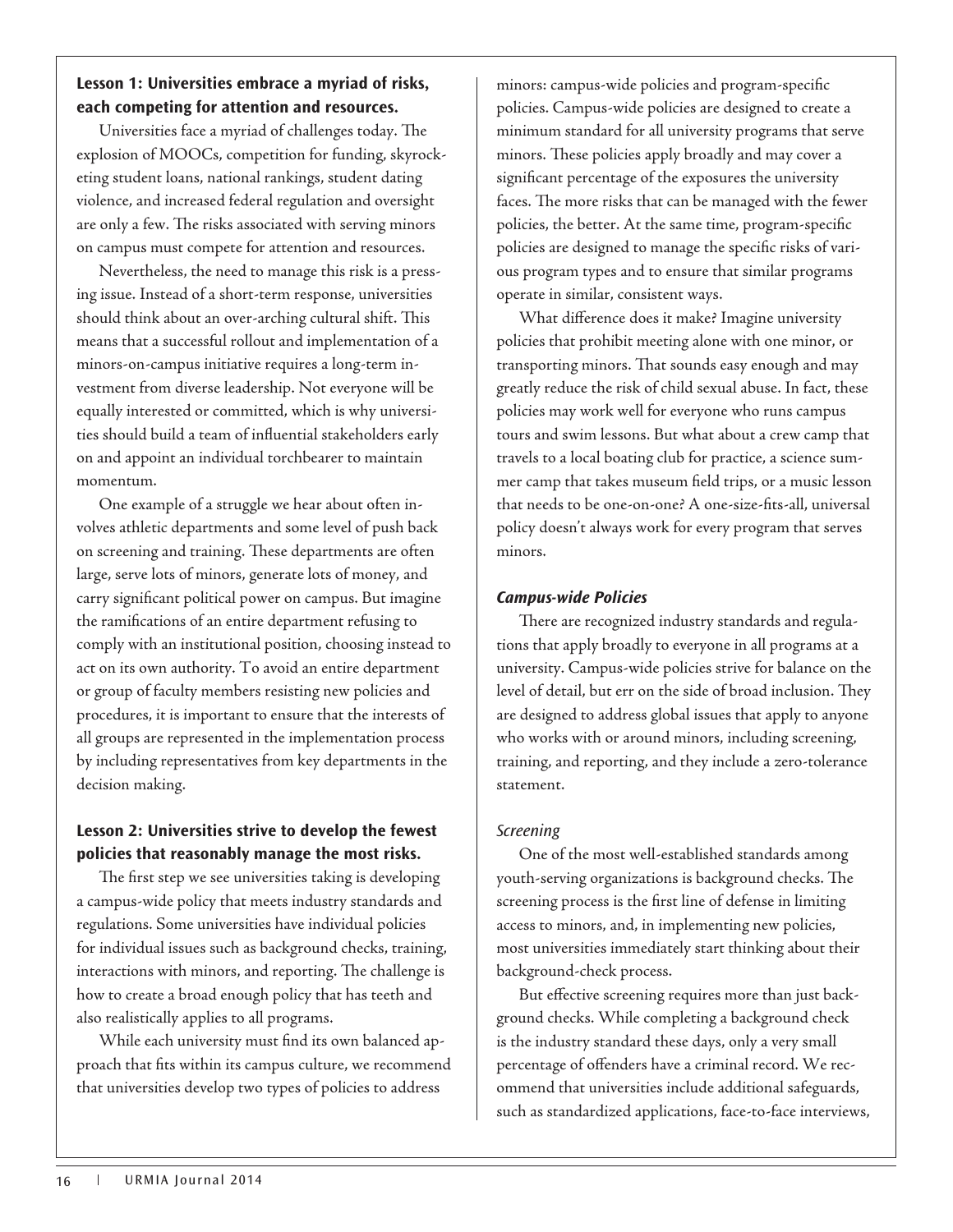reference checks, and an overall screening process specifically designed to assess for abuse-risk behavior.

The campus-wide policy should address key screening procedures that apply to anyone who works with or around minors. This includes not just faculty, staff, student employees, and interns, but also volunteers and chaperones.

#### **Training**

Industry standards also indicate that anyone who works with or around minors should complete some level of abuse-prevention training. The campus-wide policy sets forth these abuse-prevention training requirements. Again, this includes more than just employees—volunteers must also be trained. The next section outlines in greater detail what this training encompasses; however, from a policy perspective, universities should stipulate training be completed before individuals may work with minors--or very soon after they start--and be annually refreshed. In addition a variety of methods to maintain awareness throughout the year should be implemented.

#### Reporting

Universities need to create centralized reporting procedures to ensure responses are prompt and effective. Many universities have already started this process by centralizing mandatory reporting procedures for suspicions and allegations of abuse. This type of reporting is vital to ensure prompt and appropriate responses, which can potentially decrease the consequences of abuse. Equally important to address in a centralized reporting policy are procedures for reporting suspicious or inappropriate behavior and policy violations and procedures for reporting minor-to-minor sexual behaviors.

Implementing a campus-wide reporting procedure for unacceptable behaviors that may not rise to the level of abuse helps universities identify problem individuals and address issues before an allegation of abuse is made. A reporting procedure for minor-to-minor behaviors further aids in the process of determining whether a child is simply having a bad day or is exhibiting behavior that may exceed the level of services provided by the program.

Including all three of these reporting procedures in the campus-wide policy provides universities with an opportunity to continually assess the need for additional safety

measures and training.

#### Zero Tolerance

In an effort to set the right tone and culture, the system-wide policy ideally includes a zero-tolerance statement prohibiting abuse. Including a code of conduct is another way to provide a broad description of behaviors that are always prohibited when working with minors. These may include a prohibition on drugs, alcohol, and pornography in the presence of minors or during program operation.

#### **Program-specific Policies**

Program-specific policies help maintain consistency across similar programs by addressing varying risks that may exist in different types of programs. Note that a university does not need five thousand sets of policies to address five thousand individual programs. Rather, it may group programs together (day camps, student teachers, community outreach, overnight events, international programs, etc.) and implement consistent, program-specific guidelines that address more detailed issues such as interactions, boundaries, and high-risk activities.

#### Interactions and Boundaries

Whether it's an offender grooming a child or behavior leading to a false allegation of abuse, poorly defined boundaries usually contribute to high-risk situations. To an outsider, both interactions may look the same. Without clear guidelines, individuals may interact with minors based on their own perceptions and personal comfort level. Specific policies set the bandwidth of acceptable behavior so that everyone in the program knows what constitutes a reportable offense. Not all policy violations constitute abuse, but putting everyone on the same page makes the reporting process less personal and refocuses the attention on safety.

Within each program type, develop guidelines for appropriate and inappropriate interactions between adult and minor participants. Consider addressing physical affection, verbal interactions, and whether and under what circumstances employees and volunteers may have contact outside of the program, communicate electronically or through social media, or give gifts to minors.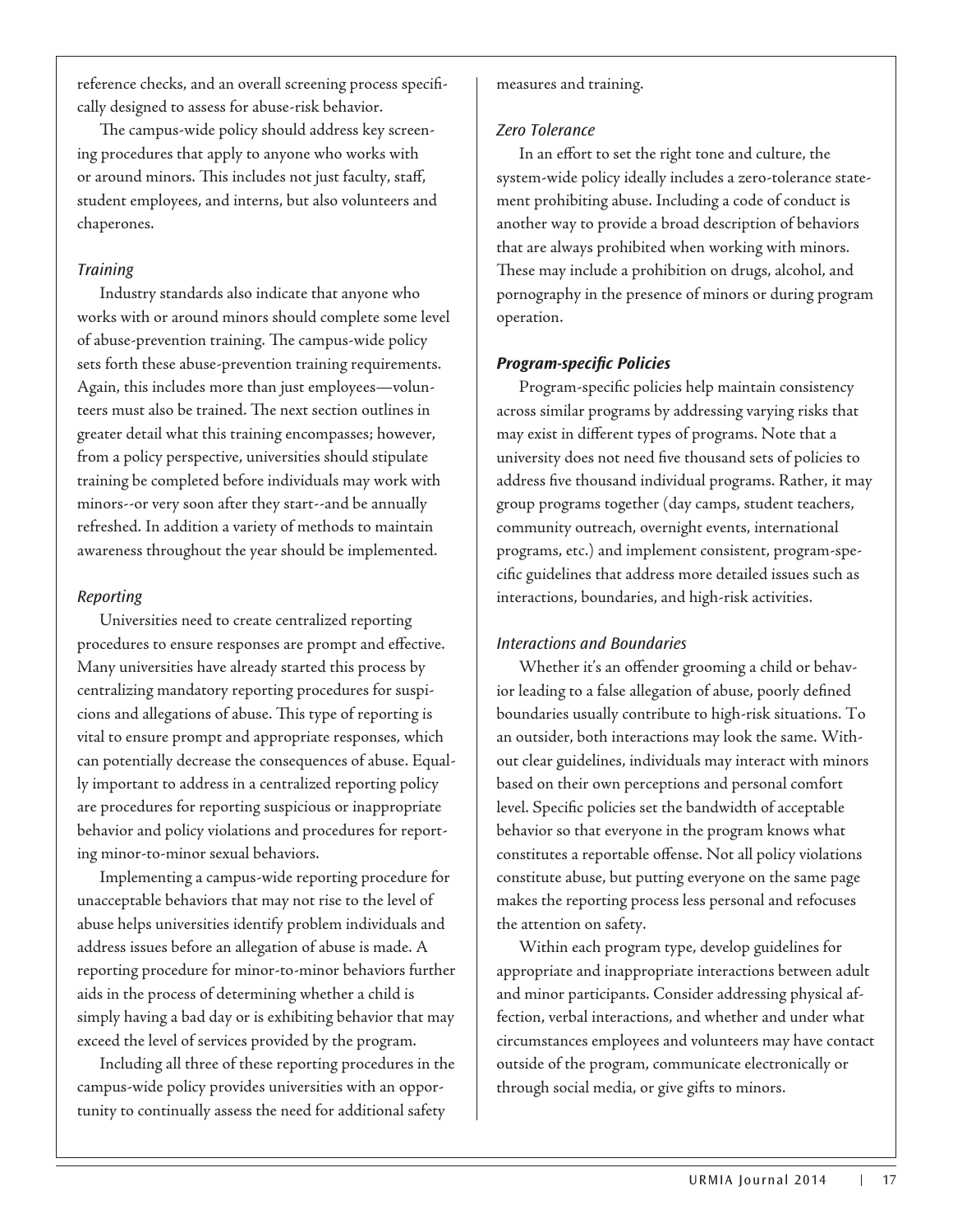#### High-Risk Activities

Different programs have different activities and risks that are uniquely associated with abuse and false allegations. For instance, tutoring and mentoring programs may involve situations with more privacy and one-on-one interactions than other programs. Alternatively, a day camp may include an off-site activity or field trip with potential for interactions with the general public and uncontrolled environmental factors. Other high-risk situations include bathroom and locker-room activities, transportation, activities associated with water and swimming, overnight activities, and activities with mixed age groups. Develop guidelines for managing these high-risk activities as they relate to programs.

## **Lesson 3: Universities struggle to determine who should be background-checked and trained.**

Universities have known for some time that they have an obligation to complete background checks on some individuals. However, because not all individuals on campus have the same level of access to minors in university programs, we receive a lot of questions about how to determine who should be background-checked and trained. Universities typically want to know how the screening and training process differs for different types of individuals: faculty who rarely interact with minors, employees who provide direct supervision for minors in a program, janitors, volunteers, contractors, etc. These decisions naturally present challenges. Cost may be a significant factor, and multiple stakeholders with differing opinions may be involved in the decision-making.

Unfortunately, there is not one answer that fits every university and every situation. However, there are a few guidelines a university can follow. First, follow all state and federal regulations. Second, the key is to let access to minors—not just title, employment, or contract status guide the decisions.

#### State and National Laws

Several state and federal laws may govern who at a university should be background-checked, trained, and who is a mandatory reporter. Be aware of these laws and any licensing regulations that may affect a program.

#### Assessing Access

Assess access to minors by evaluating how each individual or group of individuals may interact with minors based on frequency, duration, level of supervision, and nature of the relationship.

• How frequently does the individual work around or interact with minors? Is it a one-time event or every day?

• What is the duration of the individual's interactions? Is it a one-time, one-hour event or an entire summer? • Are the individual's interactions always supervised by another adult or are they one-on-one with minors? • What is the nature of the relationship between the individual and the minors in the program? Does the individual merely supervise an area during a campus event that has minors, or are they getting to know individual minors and families while advising or tutoring?

Applying the above criteria may reveal surprising needs for additional screening and training. For example, a janitor at a recreation center may work around minors every day—sometimes when they are dressing and showering. A student teacher may work with minors for the duration of a school year. A professor in a lab may have unsupervised access in isolated or restricted areas of campus. All of these situations require more than just cursory thought on the issue of background checks and training.

When in doubt, err on the side of caution and increase the level of screening and training.

## **Lesson 4: Universities must rely on a multifaceted approach to deliver the right training to the right people at the right time.**

Training on abuse prevention has become industry standard and is federally mandated in some instances. Some training must be generic enough that it is useful for anyone who interacts with minors, while other training must be program-, job-, or role-specific. For example, everyone who interacts with minors needs to know how to identify warning signs of offenders, high-risk behaviors, and proper reporting procedures. This knowledge base requires training in a variety of formats to reinforce key points.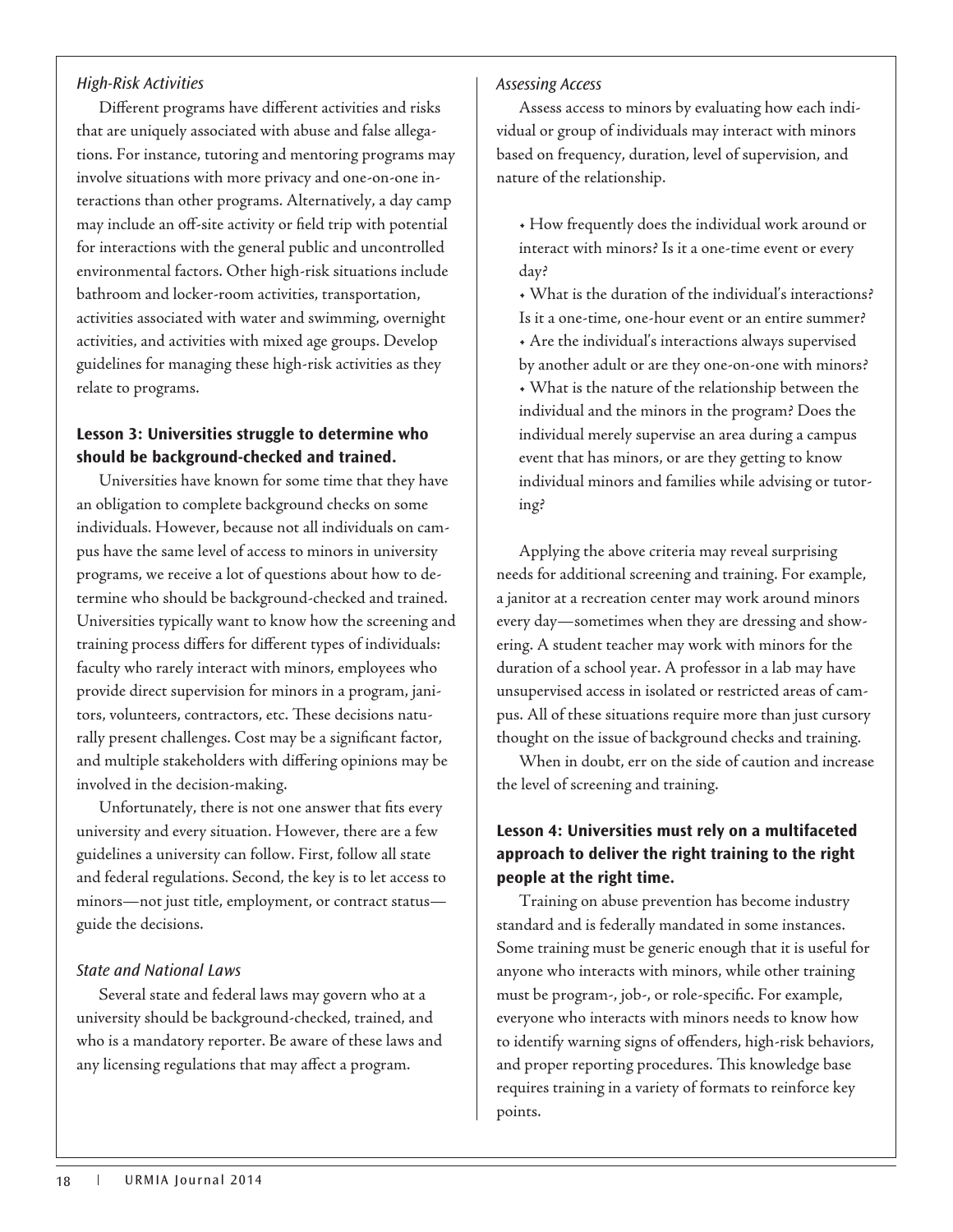However, universities face unique challenges due to the large number of individuals involved in programming and the roles they play at different times of year. Therefore, an effective training-delivery system must ensure that the right training gets to the right people at the right time. The training must include preventative content and program-specific information that is timely, easy to use, and holds everyone accountable.

#### Right Content

Not all abuse-prevention training is created equal.

Some programs primarily focus on iden-dentifying signs and symptoms that a child has been abused or how to report abuse. Though these topics are important, these types of training programs fail to teach how to prevent abuse. The right training incorporates preventative, not just reactive, measures. Preventative training establishes a culture of awareness and involvement at all levels. ild<br>use.<br>:hese<br>ch

#### Program-Specific

Universities operate all kinds of programs, many of which have unique programs, many of which have unique<br>risks. The training for these programs should be specific to these risks, whether<br>it's a day camp, aquatic program, tutorit's a day camp, aquatic program, tutoring, overnight trip, or summer coaching. One training is unlikely to fit all program types.

#### **Timely**

The training must be delivered in such a way that individuals can access it prior to their interactions with minors, or very soon after. Training after an incident may help with future knowledge, but it doesn't address events that have already occurred.

#### Ease of Use

Everyone is busy and technological glitches are no fun. To maximize the training experience, individuals must be able to easily enroll, schedule, and complete training courses.

#### Accountability

Individuals must be accountable for their training requirements. This means that universities need the ability to track who has completed what training and when.

To create a strong learning culture, consider using a blended training-delivery system, with both online and inperson components. For instance, leadership may benefit more from in-person training. These individuals may include campus leaders, deans, department chairs, program directors and assistant directors. Employees, interns, and volunteers may benefit more from online training. The

> ease and convenience of online training a allows these users to complete training allow during a time that works best for them. durin Campus-wide policies and general infor-Cam mation are often communicated through matio online training modules. Supplemental information for program types can be infor delivered online or in-person. Supervi-deliv sors should also consider incorporating s in-person training components to rein-in-pe force knowledge retention and maintain force awareness. awar

## **Lesson 5: Universities need to Lesso contractually manage relationships cont with vendors who serve or who have with access to minors on campus acce**

Contractors often have access to or C serve minors in a variety of capacities, serve and universities need to ensure these in-

dividuals are operating with at least minimum safeguards. Universities also need assurances that contractors are not registered sex offenders. This means that how universities deal with contractors, vendors, facility rentals, and other situations involving third-party contracts is equally important in preventing sexual abuse of minors and minimizing organizational risk. We have found that many universities struggle to find the right balance in their relationships with contractors. For instance, they don't want the wrong people involved with programs on campus or minors running around campus with zero supervision, but they also don't want to negate the risk-shifting benefits of a contractual arrangement. To address these concerns, consider using a four-by-four approach: identify four

gram
<br>
and the server and the roles of year.<br>
Fig. 5. The set of the large<br>
allowse.<br>
Inversities face<br>
allowse.<br>
Universities face<br>
unique challenges<br>
due to the large<br>
individuals involved<br>
in programming<br>
and the roles **Universities face unique challenges due to the large number of individuals involved in programming and the roles they play at different times of year.**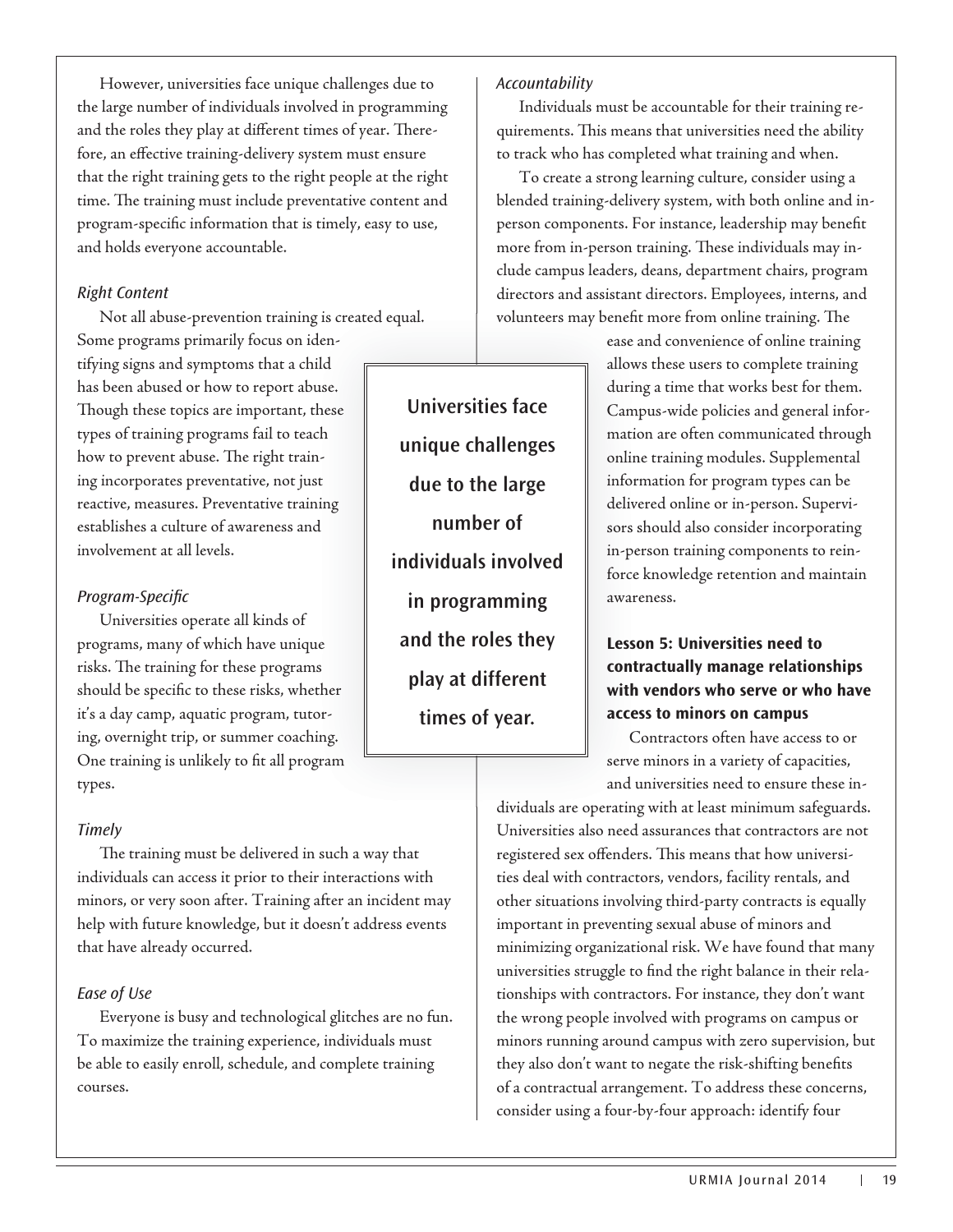types of ownership and address four key issues.

Programs that serve minors typically fall into four ownership categories, most of which involve an outside entity: (1) the university solely owns and operates the program; (2) the university jointly operates the program with another organization; (3) the university contracts with another organization to provide the program; (4) another organization uses the university's facilities to operate it program independently from (and having no affiliation with) the university.

When universities do not solely own or operate programs, other individuals (often with no university affiliation) may interact with minors. It's not uncommon for parents and participants to associate the university's name with a particular program that serves minors even when the university doesn't actually operate, sponsor, or host the event, whether it's a summer camp run by a coach operating under his own limited-liability company or a local book club hosted by community sponsors. Before signing a contract or facility-use agreement, universities must address the following four issues with all necessary internal departments (risk management, contracts and procurement, office of general counsel, etc.): (1) screening; (2) training; (3) supervision; (4) insurance coverage.

#### Screening

Universities may know the background check requirements for their employees and volunteers, but what about the outside organization and its employees and volunteers? How are these individuals who interact with minors screened? At a minimum, ensure that the individuals who supervise and are responsible for minors submit to a national background check and a national sex offender registry search.

#### **Training**

How are individuals who interact with minors trained by the contractor? The university will want to ensure that everyone interacting with minors receives abuse-prevention training similar to that described above, and knows the applicable policies and procedures.

#### Supervision

What are the contractor's policies and procedures governing supervision of minors and high-risk areas? Ideally, the agreement should include a provision requiring the contracting organization to have its own supervision requirements pertaining to minors and specify that failure to do so may result in termination of the agreement. Some of the key supervision areas that the contractor should address include:

- adult-to-minor ratios;
- supervision of bathroom and changing activities;
- supervision of activities associated with water use
- (pools, showers, bathing areas, swimming, etc.);
- supervision of overnight activities; and
- supervision during transition and free times.

#### Insurance Coverage

Which entity is going to cover the risk of loss and the cost of defense if necessary? In addition to the standard indemnity provision, request that the other organization provide a defense in the event of an incident and agree to name the university as an additional insured on its sexual abuse and molestation coverage. Recent ISO form changes affecting the availability of additional-insured coverage place greater significance on the terms contained in third-party contracts, further highlighting the need for legal counsel's involvement in the process.

## **Lesson 6: International programs that serve minors bring unique risks.**

Not all university programs that involve minors operate domestically. Some operate internationally or bring international minors to domestic university programs. Behavioral norms may differ, language barriers my impair communication, and living arrangements may introduce risks. Also minors sometimes do things away from home that they might not otherwise do, and the university may own all of these challenges.

To overcome these challenges, universities must require well-defined policies, training, and education for everyone; strict monitoring and supervision; and clear procedures for and awareness of reporting channels. Take a closer look at any partner organizations or host families to determine the policies and procedures under which they operate.

#### **Conclusion**

It may seem as though abuse of a minor could never